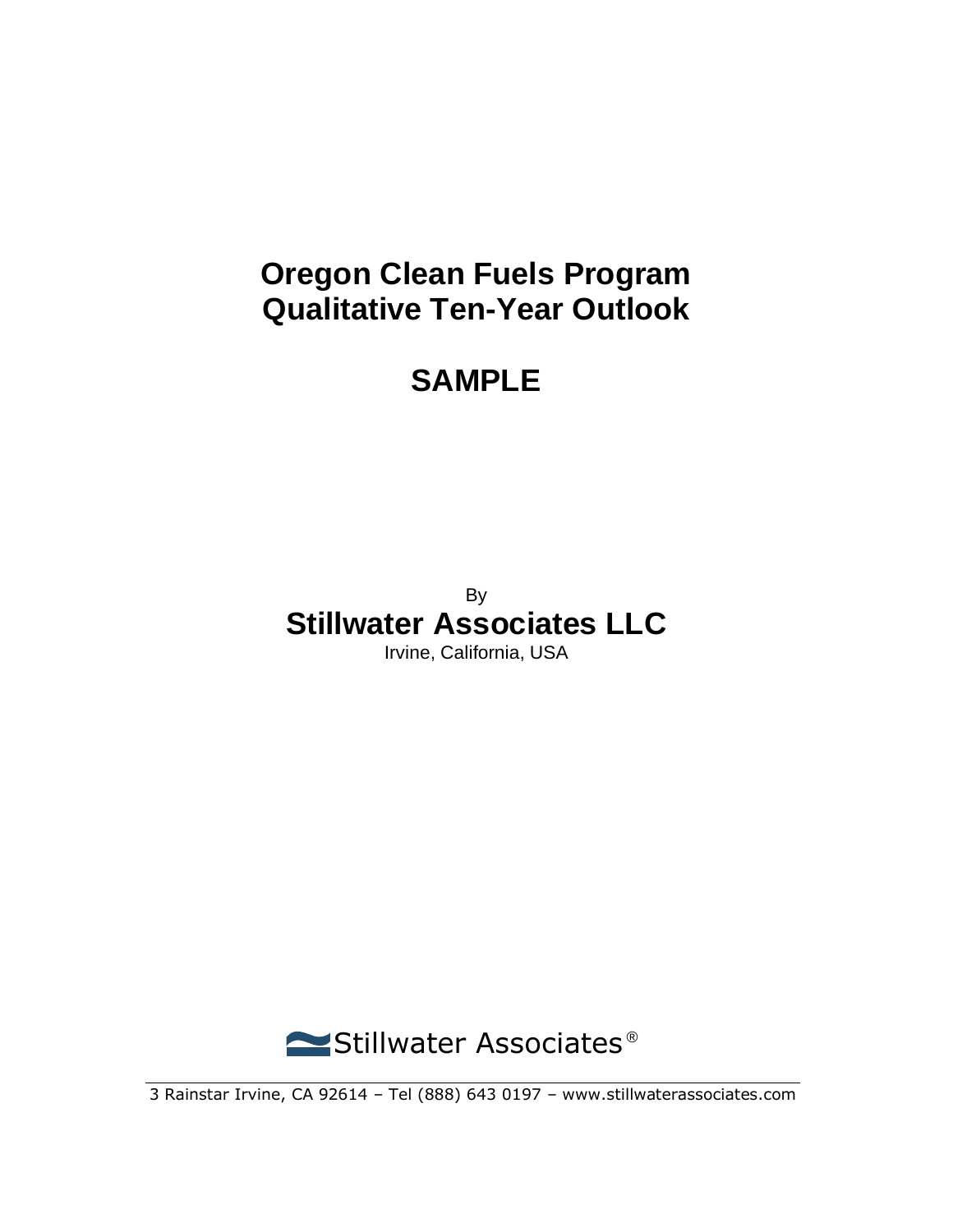#### **Table of Contents**

| $\mathbf{1}$ |  |  |  |  |  |
|--------------|--|--|--|--|--|
|              |  |  |  |  |  |
|              |  |  |  |  |  |
| 1.3          |  |  |  |  |  |
|              |  |  |  |  |  |
| 2            |  |  |  |  |  |
|              |  |  |  |  |  |
|              |  |  |  |  |  |
|              |  |  |  |  |  |
| 3            |  |  |  |  |  |
|              |  |  |  |  |  |

#### **List of Tables**

### **Table of Figures**

| Figure 2. Deficit Generation by Fuel as a Percentage of Total Fuel Deficits (First Three Quarters of 2021) |  |
|------------------------------------------------------------------------------------------------------------|--|
|                                                                                                            |  |
| Figure 3. Credit Generation by Fuel as a Percentage of Total Fuel Credits (First Three Quarters of 2021) 5 |  |
|                                                                                                            |  |
|                                                                                                            |  |
|                                                                                                            |  |
|                                                                                                            |  |
|                                                                                                            |  |
| Figure 9. Oregon Gasoline and Diesel CI Trend and Annual Benchmarks (2016-2025) 12                         |  |
|                                                                                                            |  |
| Figure 11. CFP Low-CI Fuels Shares by Volume (First Three Quarters of 2021) 14                             |  |
|                                                                                                            |  |
|                                                                                                            |  |
|                                                                                                            |  |
|                                                                                                            |  |
|                                                                                                            |  |
|                                                                                                            |  |